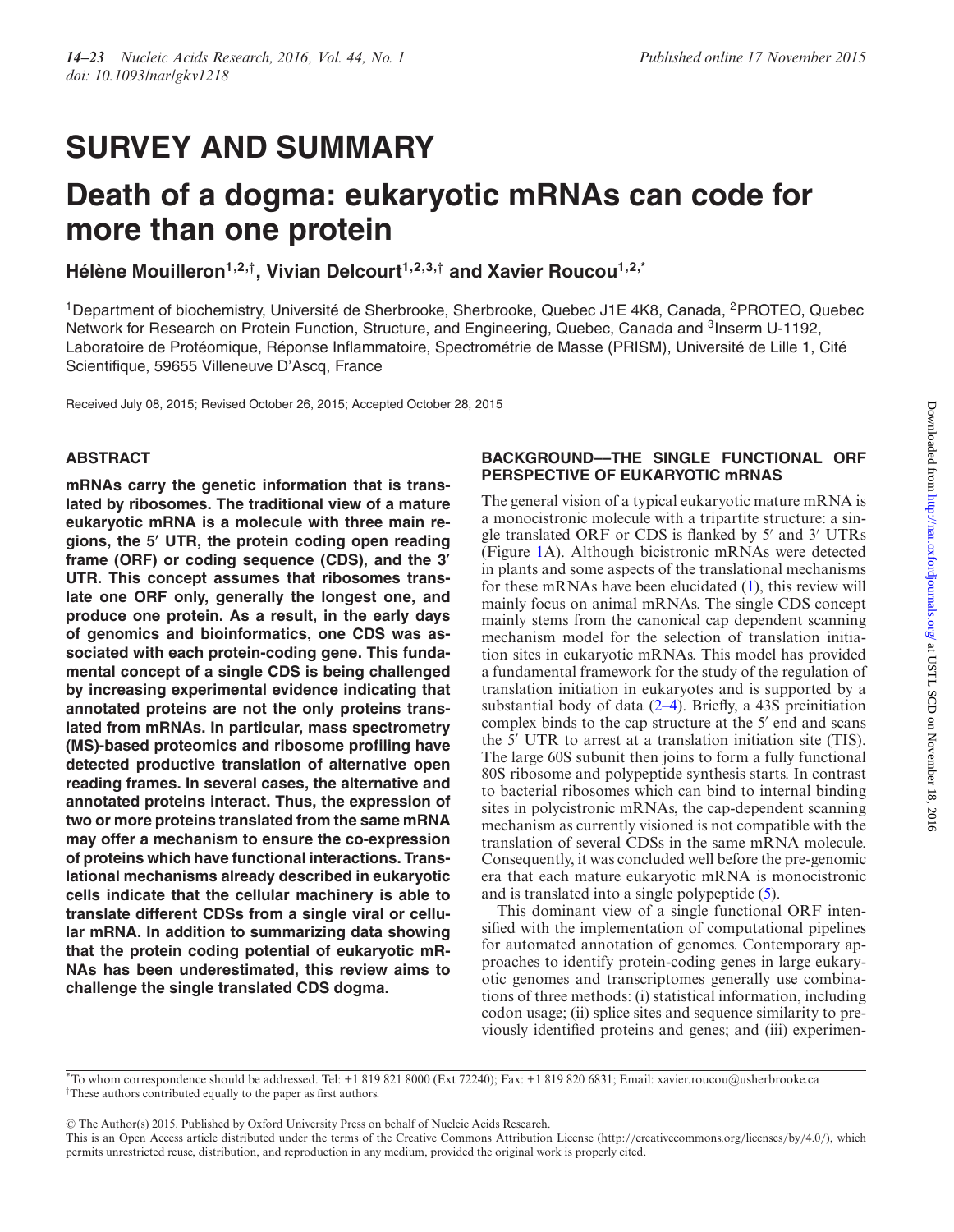<span id="page-1-0"></span>

**Figure 1.** The typical tripartite structure of a eukaryotic mRNA with a single annotated or reference coding sequence or refCDS (**A**, single CDS dogma), or with possible alternative ORFs with an initiation codon located in the 5' UTR, the CDS, or the 3' UTR. (B). AltORFs<sup>5'UTR</sup> may overlap refCDSs in a different reading frame. AltORFs<sup>CDS</sup> may extend into 3' UTRs. In general, refCDSs are longer than altORFs. Generally, all annotated mRNAs have a refCDS. An mRNA may have no, one or several altORFs. Abbreviations: AAAAA, polyA tail; altORF, alternative open reading frame; AUG, translation initiation codon; refCDS, annotated or reference protein coding sequence; m7G, 7-methyl-guanosine cap; UAA, stop codon (only one possible stop codon is shown for simplicity).

tal evidence of transcript-derived sequences of cDNAs or expressed sequence tags [\(6–12\)](#page-6-0). Fortunately, vast resources of cDNAs, ESTs, and protein sequences have been assembled in public databases and are invaluable for the analysis of large genomes [\(13\)](#page-6-0). The refinement of the predictions of protein-coding genes using cDNAs and ESTs has clearly improved the accuracy of the annotation of CDSs within large genomes [\(14\)](#page-6-0). Reviews and comparisons of several methods for the identification of protein-coding regions identification methods are available [\(15–21\)](#page-6-0). In the absence of experimental data on gene expression or gene homology, several programs can be used to make ab initio gene predictions [\(22–25\)](#page-6-0).

Methods to specifically predict CDSs in the transcriptome have also been developed and used for the characterization of large ESTs, cDNAs and RNA-seq collections [\(26–32\)](#page-6-0). Similar to approaches used with genomic DNA sequences, CDSs annotation in high-throughput transcriptomic data include statistical and similarities metrics.

Typically, all computational calculations described above identify a single functional ORF or CDS per locus or transcript with a statistically significant signature of a proteincoding region. In this review, annotated CDSs are termed reference CDSs (refCDSs). When no substantial similarity is generated, the longest ORF is predicted to be the single most probable CDS and becomes the refCDS. Generally, a cutoff of 100 codons is applied for a significant CDS despite increasing evidence that peptides translated from short nonannotated CDSs have important functions [\(33–35\)](#page-6-0). These rules, which exclude 'small' CDSs are part of the annotation guidelines used by virtually all publicly available gene sets, including AceView [\(36\)](#page-6-0), GENCODE [\(37\)](#page-6-0), RefSeq [\(38\)](#page-6-0), Ensembl [\(39\)](#page-6-0), VEGA [\(40\)](#page-6-0), CCDS [\(41\)](#page-6-0) and have exacerbated the single CDS dogma (Figure 1).

Establishing a comprehensive catalog of protein-coding genes and CDSs in the genome of eukaryotes remains a fundamental objective in modern biology and medicine, and the objective of identifying one complete refCDS for each gene is already an ambitious project [\(15\)](#page-6-0). By reducing the search space in genome-wide analyses, the single refCDS principle greatly simplifies the annotation of CDSs and protein-coding genes but ignores additional CDSs and substantially underestimates the coding potential of genomes.

### **A SECOND LOOK AT ORFs WITHIN EUKARYOTIC mRNAS**

#### **Alternative ORFs versus reference CDSs**

There are three reading frames for a transcript, and a typical mature mRNA may contain several alternative ORFs (altORFs) in addition to the refCDS (Figure 1). In this article, altORFs are defined as potential protein-coding sequences that are completely different from refCDSs in the same transcript. Proteins translated from altORFs have a different amino acid sequence and are not isoforms of the annotated proteins. AltORFs may be divided into three classes according to the location of the alternative versus the annotated TIS (Figure 1). Here, refCDSs are present in the +1 reading frame. AltORFs<sup>5'UTR</sup> include altORFs with a TIS in the 5' UTRs in any of the 3 reading frames. AltORFs that extend into refCDSs in the +2 or +3 reading frames are also considered to be AltORFs<sup>5'UTR</sup>. ORFs initiating upstream of the canonical initiation codon in the +1 reading frame code for long isoforms of the annotated proteins and will not be considered as altORFs in this article. AltORFs<sup>5'UTR</sup>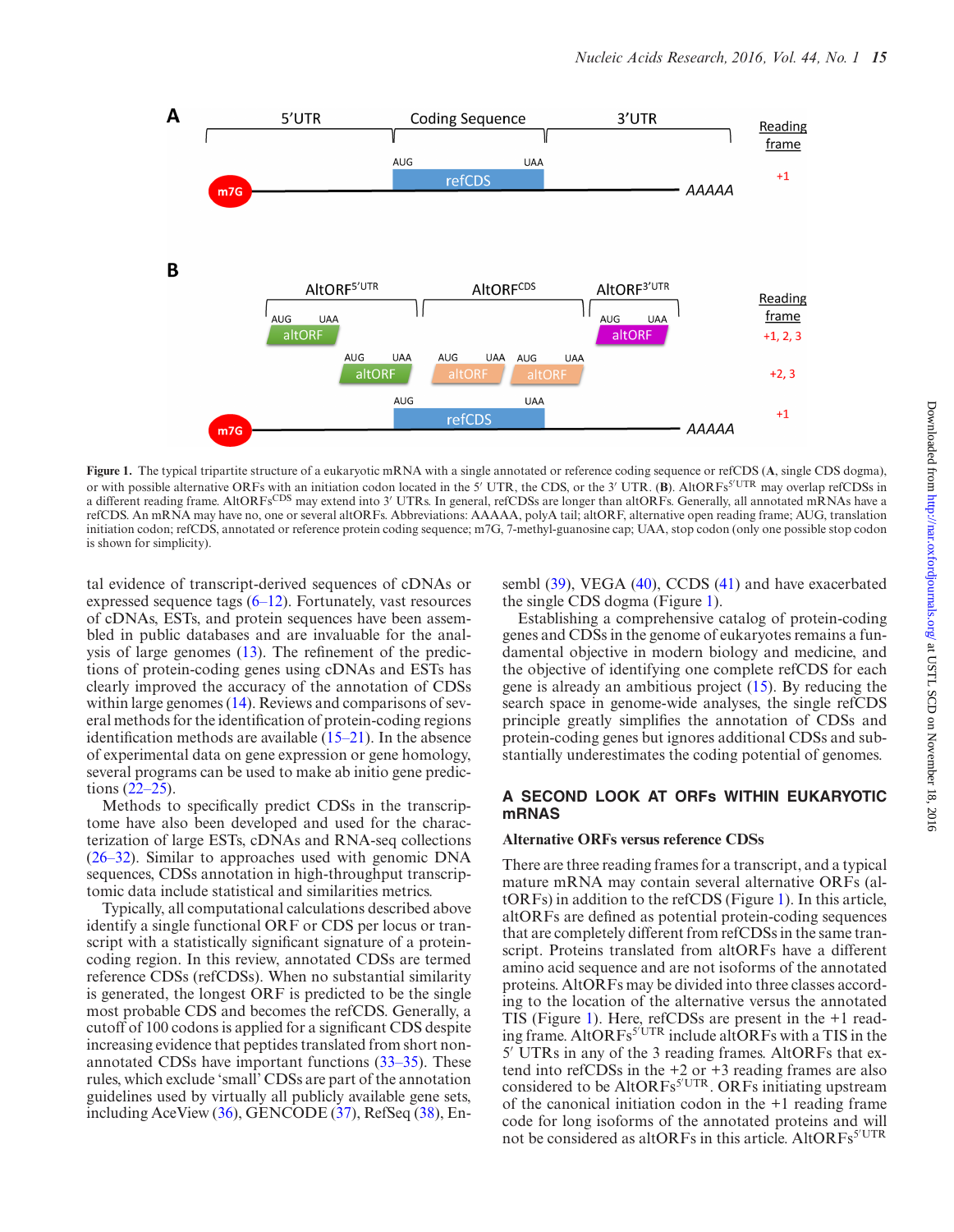are also termed upstream ORFs. They repress the translation of refCDSs and are believed to be mainly translational regulatory elements  $(42-44)$ . AltORFs<sup>CDS</sup> include altORFs with a TIS inside the refCDSs in the +2 or +3 reading frame. AltORFs<sup>CDS</sup> are also termed overlapping ORFs  $(45)$ . AltORFs<sup>3'UTR</sup> are localized inside 3' UTRs.

As mentioned above, refCDSs are usually the longest CDSs (>100 codons), and altORFs are generally shorter. There are however exceptions when the first discovered protein translated from a specific mRNA does not turn out to be the largest one, such as the RPP14 mRNA. RPP14 refCDS is translated into a 124 amino acid subunit of the essential human ribonuclease P, and an altOR $F^{3'UTR}$  is translated into a 168 amino acid 3-hydroxyacyl-thioester dehydratase HsHTD2 which is important in mitochondrial fatty acid synthesis [\(46\)](#page-7-0). The presence of both ORFs in the human RPP14 mRNA is clear evidence of a functional bicistronic human mRNA.

#### **ORFs within long non-coding RNAs**

There is growing evidence that some annotated long noncoding RNAs (lncRNAs) are translated [\(47–52\)](#page-7-0) and should in principle be classified as mRNAs. The homo sapiens apelin receptor early endogenous ligand lncRNA is a striking example of a previous lncRNA (RefSeq record, NR 038825.1) that recently changed status to mRNA (NM 001297550.1). This transcript codes for a conserved 32 amino acid hormone with critical function for cell movement and cardiovascular development [\(35,](#page-6-0)[53\)](#page-7-0). Similar to mRNAs, lncRNAs may be an important source of altORFs, but this review focuses on currently annotated proteincoding transcripts or mRNAs.

#### *In silico* **detection of altORFs**

The serendipitous discovery that a few human genes express proteins from two different CDSs within a single mRNA prompted several laboratories to predict candidate altORFs [\(45,54,55\)](#page-7-0). Three initial bioinformatics genomewide studies predicted altORFsCDS in mammalian transcripts [\(56–58\)](#page-7-0). These studies used sequential filters with different stringencies, including a cut off size (150 or 500 nucleotides), conservation between species and the presence of a strong Kozak signal around the predicted TIS. Yet, they failed to predict several experimentally validated altORFs and subsequent research used less stringent filters and predicted  $17,096$  altORFs<sup>CDS</sup> in human transcripts [\(59\)](#page-7-0). These predictions were later applied to all classes of altORFs and in other eukaryotes [\(60\)](#page-7-0). The human transcriptome contains 83,886 potential altORFs with a minimum size of 40 codons while the current human proteome contains about 52,000 annotated proteins (RefSeq release 72). A recently developed database specifically facilitates the detection of conserved altORFs<sup>5'UTR</sup> completely located within  $5'$  UTRs  $(61)$ . Overall, these analyses clearly detected potential protein-coding altORFs and revealed their widespread presence in different transcriptomes. These predictions likely underestimate the number of altORFs since the presence of an AUG initiation codon is an important criteria in the computational detection of altORFs. Yet, ex-

perimental evidence and evidence from evolutionary studies convincingly demonstrate that translation initiation does not always start at AUG codons [\(48,62–64\)](#page-7-0).

## **EXPERIMENTAL EVIDENCE FOR THE TRANSLATION OF altORFs**

### **Non-large scale approaches**

Over the past two decades, several refCDS/altORF doublets have been discovered in mammals. These include INK4a/ARF [\(55\)](#page-7-0), histone H4/OGP [\(65\)](#page-7-0), XLalphas/ALEX [\(45,66\)](#page-7-0), RPP14/HsHTD2 [\(46\)](#page-7-0), PrP/altPrP [\(67\)](#page-7-0), ATXN1/altATXN1 [\(68\)](#page-7-0),  $A_{2A}R/uORF5$ [\(69\)](#page-7-0), MKKS/uMKKS1 and uMKKS2 [\(70\)](#page-7-0) and  $AT_{1a}R/PEP7$  [\(71\)](#page-7-0). Remarkably and perhaps not coincidentatly, some alternative proteins functionally interact with their respective reference proteins. XLalphas/ALEX co-localize in plasma membrane ruffles and directly interact, and ALEX negatively regulates the activity of the G-protein XLalphas subunit [\(45,72\)](#page-7-0). ATXN1/altATXN1 co-localize in nuclear foci and directly interact [\(68\)](#page-7-0). The stimulation of  $A_{2A}R$  by adenosine increases the expression of uORF5 through the activation of protein kinase A [\(69\)](#page-7-0). PEP7 blocks the beta-arrestin dependent signaling pathway of  $AT_{1a}R$  [\(71\)](#page-7-0). We suggest that this may be a frequent or even common occurrence. This would provide a mechanism for ensuring that two or more proteins are always expressed together.

The co-expression of refCDS/altORFCDS doublets in cultured cells transfected with an expression vector containing the refCDS is a significant result [\(67,68\)](#page-7-0). First, it demonstrates that mechanisms for the translation of overlapping ORFs are constitutive and are an intrinsic feature of mammalian cells. The serendipitous discovery of the translation of HsHTD2 altOR $F<sup>3'UTR</sup>$  in yeast cells transformed with an expression plasmid also indicates that translation mechanisms for altORFs are conserved in eukaryotes [\(46\)](#page-7-0). Second, transfection of refCDSs in cultured cells for functional investigations of reference proteins is a common technique in research laboratories. The undetected co-expression of refCDS/altORF<sup>CDS</sup> doublets indicate that the interpretation of some experimental results may have to be questioned (section Implications below).

Some human cancer specific antigens that are silent in normal tissues are also translated from altORFsCDS (73– [78\). Such tumor-specific antigens are promising targets for](#page-7-0) the development of immunotherapies but the function of these proteins in cancer has not been characterized yet.

#### **Large scale approaches**

*Detection of alternative proteins by mass spectrometry.* Two main challenges have hampered the detection of alternative proteins by mass spectrometry (MS). First, protein sequence databases are central to the success of MS-based protein identification. UniProt Knowledgebase [\(79\)](#page-8-0) and the NCBI Reference Sequence collection [\(38\)](#page-6-0) are among the most widely used databases. Alternative proteins are not annotated in these databases and, as such, cannot be detected and remain invisible to MS users. We addressed this issue by creating a database containing the protein sequence of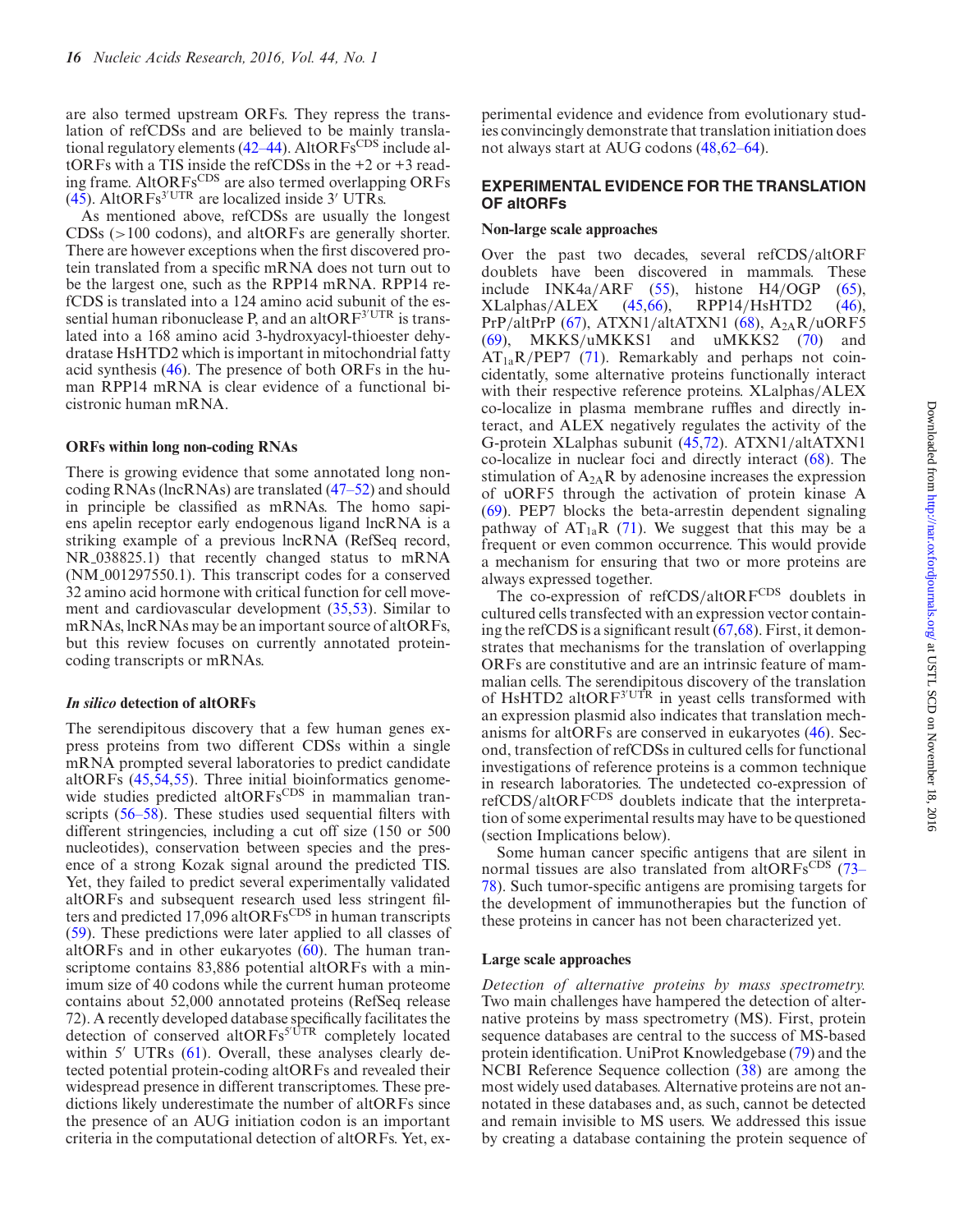all predicted altORFs. A total of 1259 novel alternative proteins were detected in different human cell lines, tissues and fluids [\(60\)](#page-7-0) (Table [1](#page-4-0) and Figure [2A](#page-4-0)).

Second, altORFs are shorter than refCDSs and small proteins in general are more challenging to detect by MS. In an approach specifically designed for the detection of nonannotated small proteins, a total of more than 200 polypeptides of less than 150 amino acids long were detected in three independent studies performed in human K562 cells and tissues [\(80–82\)](#page-8-0). The coding sequences were searched against public or in-house built cDNA libraries and matched to all three classes of altORFs.

*Detection of altORFs being translated by ribosome profiling.* Ribosome profiling is an emerging technique that provides genome-wide information on different aspects of translation in vivo [\(83–85\)](#page-8-0). Briefly, ribosome-bound mR-NAs are isolated and treated with a nuclease. The resulting ribosome-protected RNA fragments or footprints are identified by high throughput sequencing. This novel technology can map TISs and regions within transcripts that are translated, and has already provided major novel insights into the complexity of translated sequences and the mechanisms of protein synthesis and translational control [\(84,86\)](#page-8-0). Importantly, ribosome profiling detects functional TISs independently of annotated CDSs and is thus completely unbiased towards the detection of annotated CDSs or alternative CDSs.

In mouse embryonic fibroblast cells and in human HEK293 cells, the majority of mRNAs contain more than one TIS and  $>50\%$  of detected TISs map to altORFs<sup>5'UTR</sup> and altORFsCDS. A small proportion of TIS are detected in 3' UTRs [\(48,62\)](#page-7-0). *Ab initio* predictions of transcriptomewide TISs using a neural network trained on ribosomal profiling data generated in a human monocytic cell line independently confirmed these results [\(63\)](#page-7-0). In violation of the single CDS dogma, these initial striking observations on the widespread translation of altORFs attest to the presence of an unanticipated mechanism for protein diversity. Extensive translation of altORFs have been reported in different organisms and under various experimental settings [\(47,51,](#page-7-0)[87–92\)](#page-8-0) (Table [1](#page-4-0) and Figure [2A](#page-4-0)). Functional annotated and alternative TISs detected by ribosomal profiling are now mapped and easily searchable in several databases and online genome browsers [\(93–96\)](#page-8-0).

Few altORFs<sup>3'UTR</sup> were detected in the studies cited above, but this is not surprising given that the ribosome profiling technology used was very inefficient at detecting ribo-somes in the 3' UTRs [\(97\)](#page-8-0). Recently, ribosome profiling detected 3' UTR translation in yeast cells, but TISs were not investigated [\(98\)](#page-8-0).

## **TRANSLATION MECHANISMS FOR ALTERNATIVE PROTEINS**

AltORFs are clearly not receiving sufficient attention in genome annotations, and the translation of altORFs does not comply with the single CDS rule. Yet, a large number of altORFs are translated and cellular translational mechanisms must operate which allow more than one protein to be translated from a single mRNA species.

The scanning mechanism for initiation of translation predicts that altORFs<sup>5'UTR</sup> TISs, strategically located in 5<sup>'</sup> UTRs are detected prior to the annotated TISs, particularly if they have a strong Kozak sequence [\(2,4,](#page-6-0)[99\)](#page-8-0). For such mRNAs, altORFs<sup>5'UTR</sup> (also termed upstream ORFs) are translated first. The translation of refCDSs relies on a reinitiation mechanism highly dependent on the length of altORFs<sup>5'UTR</sup>, the distance and structural constraints between altORFs<sup>5'UTR</sup> and the refCDSs  $(43,100-105)$  $(43,100-105)$ . Two factors essential for translation reinitiation of refCDSs after translation of altORFs<sup>5'UTR</sup> with a strong Kozak sequence were recently identified in drosophila cells [\(106\)](#page-8-0). Based on results obtained with the human immunodeficiency virus type 1 tat mRNA, it was predicted that altORFs<sup>5'UTR</sup> longer than 55 codons would prevent reinitiation [\(105\)](#page-8-0).

Nevertheless, SLC35A4 contains 11 ORFs upstream of the refCDS, and translation of the 102 codon long 11th upstream ORF was independently detected by several groups by ribosomal profiling and MS [\(60,](#page-7-0)[107,108\)](#page-8-0). Clearly, other mechanisms may operate for the translation of such altORFs and for altORFs<sup>CDS</sup> and altORFs<sup>3'UTR</sup> for which several upstream TISs must be bypassed before ribosomes reach the altORF TIS. One such possible mechanism is leaky scanning. Leaky scanning allows for ribosomes to scan through TISs without initiating translation and results in the translation of downstream ORFs [\(100\)](#page-8-0). An optimal Kozak context strongly reduces but does not completely prevent leaky scanning in all mRNAs. A large scale analysis of 22 208 human mRNAs indicates that only 37.4% of mRNAs have an annotated TIS with an optimal Kozak sequence. The majority of human mRNAs are thus predicted to undergo leaky scanning of annotated TISs and produce alternative proteins [\(109\)](#page-8-0). The osteogenic growth peptide represents a fascinating example of a biological active molecule translated from an altORFCDS by leaky scanning [\(65](#page-7-0)[,109\)](#page-8-0). The corresponding refCDS encodes the small 103 amino acids and extremely well conserved histone H4, yet it shelters an altORF. Several CDSs in polycistronic viral RNAs also use a leaky scanning mechanism for their translation in mammalian cells [\(110\)](#page-8-0). Overall, leaky scanning is a well-recognized translational mechanism which allows ribosomes to reach downstream alt $ORFs^{CDS}$  and altORFs<sup>3'UTR</sup> TISs in cellular mRNAs.

In addition to leaky scanning, viruses have evolved other strategies to make eukaryotic cells translate several CDSs in polycistronic mRNAs using non-canonical mechanisms [\(110–113\)](#page-8-0). Internal ribosomal entry sites (IRES) are structured RNA sequences able to recruit the translation machinery under conditions in which cap-dependent translation is compromised. Although the function of IRES in animal and plant viral RNAs is well established, the presence of putative IRES in cellular mRNAs is disputed in the literature and it would be too premature to invoke this mechanism for the translation of altORFs [\(114–116\)](#page-8-0). Ribosome shunting involves conventional cap-dependent initiation, but the scanning ribosome bypasses a large structured region of the mRNA to reach downstream TISs [\(110\)](#page-8-0). Two human mRNAs use ribosome shunting for the translation of their refCDSs, HSP70 and cIAP2 [\(117,](#page-8-0)[118\)](#page-9-0). Ribosome shunting would provide a possible mechanism allowing scanning ribosomes to reach altORFsCDS and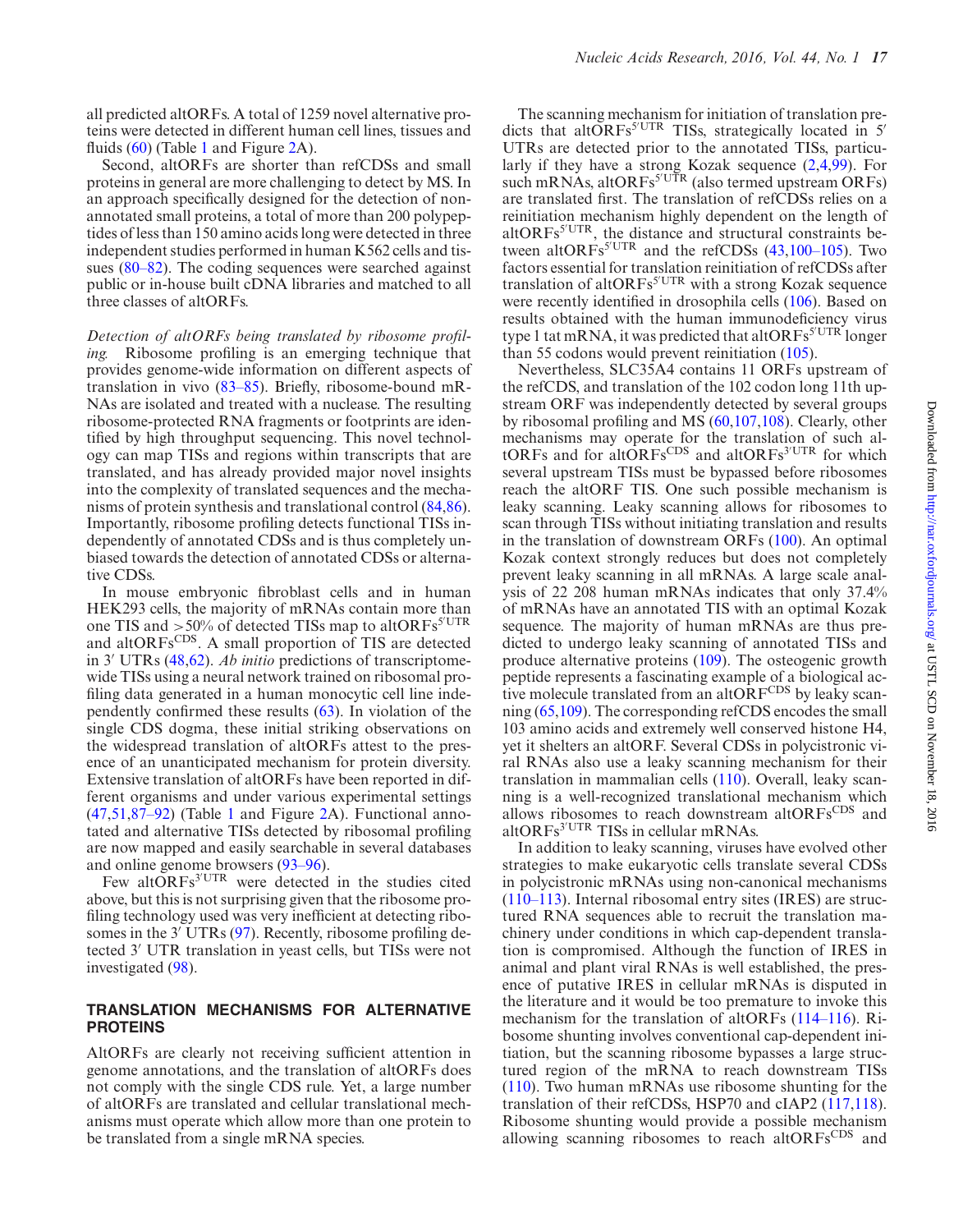<span id="page-4-0"></span>

tRPP14(HTD2) are examples of alternative proteins detected by independent laboratories and at least by two different techniques. A schematic view of the genomic structures for the three human genes is shown with the chromosomal coordinates for the three alternative TISs. Exons (gray), refCDSs (green), altORFs (red), and the three reading frames are indicated. The genomic bases around the alternative TISs and the amino acids translated in the three reading frames are also indicated (image from the online genome browser GWIPS-viz [\(93\)](#page-8-0)). Ribosome profiling data retrieved from GWIPS-viz indicate the position of initiating ribosome profiles from 4 profiling studies [\(62,63](#page-7-0)[,90](#page-8-0)[,136\)](#page-9-0). Initiating ribosomes are clearly detected around altORFs TISs. The MS data show the peptide sequence of peptides detected in two independent studies, with peptides detected in both studies shown in bold [\(60,](#page-7-0)[107\)](#page-8-0). (**B**) Proposed nomenclature for altORFs. For example, altSLC35A4<sup>5'UTR</sup> $_{E1-10}$  indicates an altORF in the SLC35A4 gene; it is located in the 5' UTR, and the TIS starts at the 10th base of exon 1.

**Table 1.** Examples of detected alternative proteins in the literature

| altOR $F^{5'UTR}$                                                                                                | altOR $FCDS$                                                                      | altOR $F^{3'UTR}$                                                 |  |
|------------------------------------------------------------------------------------------------------------------|-----------------------------------------------------------------------------------|-------------------------------------------------------------------|--|
| AltSMCR7L (60,62,107,108)<br>AltSLC35A4 (60,62,107,108)<br>$\mu$ ORF5 $(69)$<br>PEP7(71)<br>$uMKKS1$ and $2(70)$ | AltCHTF8 (60.62.107)<br>AltHNRPUL1 $(60,107)$<br>AltATXN1 $(68)$<br>AltPrP $(67)$ | H <sub>s</sub> HTD <sub>2</sub> (46,60,89,107)<br>AltSF1 (60.107) |  |

altORFs<sup>3'UTR</sup>. Ribosome shunting depends on ribosomal protein S25 [\(119\)](#page-9-0). Stable ribosomal protein S25 knockdown cells are viable and thus it should be possible to verify the function of that protein in the translation of altORFs.

3' UTRs are a large source of potential altORFs and a majority of alternative proteins detected by MS are en-coded in 3' UTRs [\(60\)](#page-7-0). A recent ribosome profiling investigation revealed a high abundance of ribosomes in 3' UTRs of drosophila and human cells but this study did not provide evidence of actual 3' UTR translation [\(97\)](#page-8-0). In yeast cells, ribosome profiling and MS demonstrated 3' UTR translation through an Rli1-dependent mechanism [\(98\)](#page-8-0).

Does the translation of altORFs necessarily violate the cap-dependent scanning model? This model for the selec-

tion of TISs in eukaryotic mRNAs has provided a fundamental framework for the study of the regulation of translation initiation in eukaryotes, and is supported by a substantial body of data  $(2-4)$ . A stringent scanning mechanism states that 5' proximal ORFs are preferentially translated and downstream ORFs are thus unlikely to be translated. More than 60% of human mRNAs do not have an annotated TIS with an optimal Kozak sequence [\(109\)](#page-8-0), and half of human mRNAs have at least one altOR $F^{5'UTR}$ [\(43\)](#page-7-0). Thus, a strict scanning mechanism could not sustain the translation of refCDSs in a large portion of human mRNAs. For that reason, leaky scanning and reinitiation mechanisms have been incorporated into the scanning model [\(5,](#page-6-0)[100](#page-8-0)[,120\)](#page-9-0). In addition, reinitiation mecha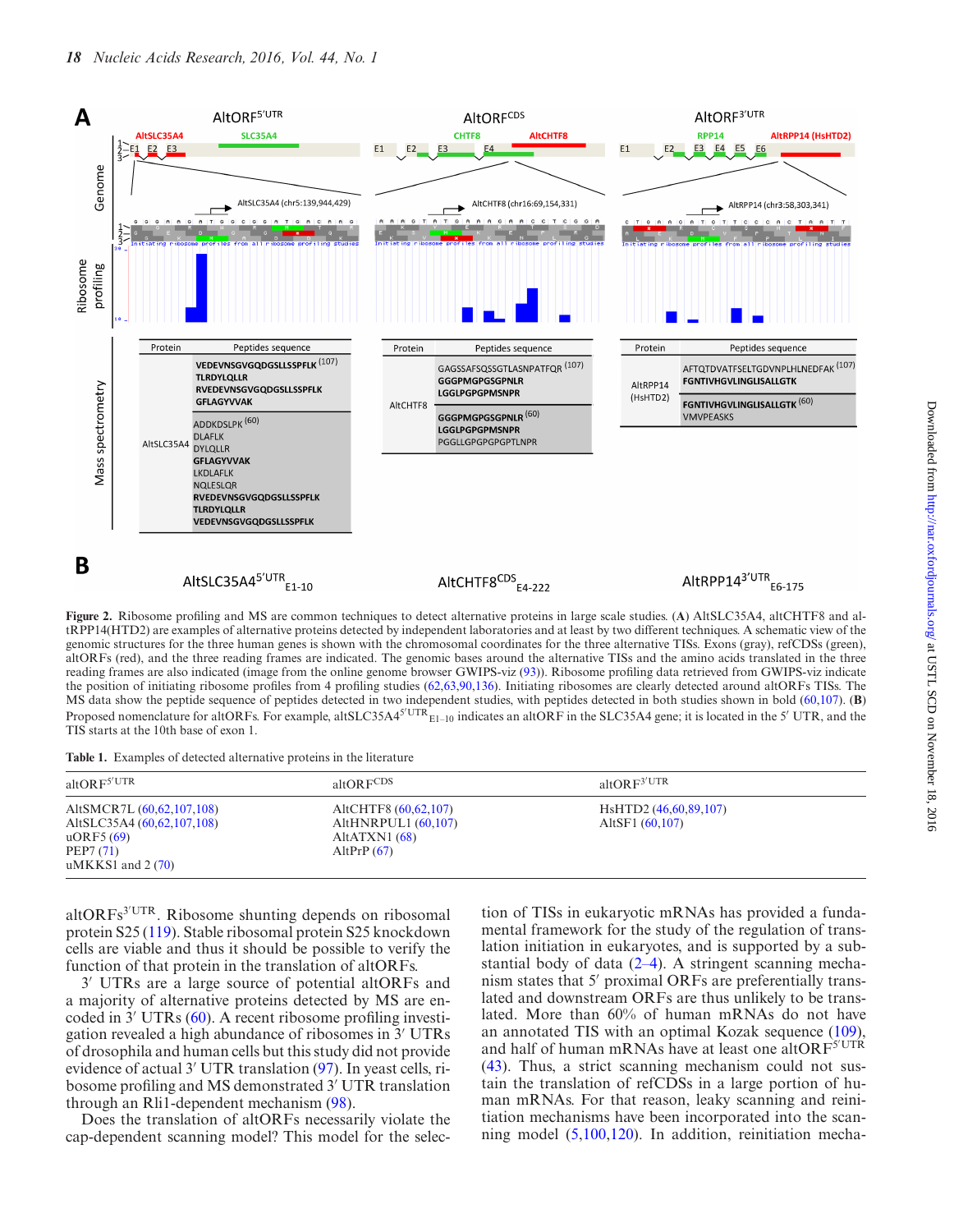nisms are particularly efficient in mammalian cells. The mechanism of translation for bicistronic GDF1/CERS1, SNRPN/SNURF and RPP14/HsHTD2 was not investigated but is likely to occur by leaky scanning and/or reinitation [\(46](#page-7-0)[,121,122\)](#page-9-0). Functional polycistronic mRNAs were discovered in metazoans [\(123–126\)](#page-9-0). For one of them, translation clearly occurs via leaky scanning [\(123\)](#page-9-0). Overall, there is strong evidence that translation of altORFs in eukaryotic mRNAs does not violate but requires some already demonstrated plasticity of the scanning rule.

In addition to the widely accepted scanning model, mechanisms such as ribosomal tethering, clustering, internal initiation and RNA looping have been proposed for the recruitment of ribosomes to TIS [\(127–129\)](#page-9-0). For example, two structural elements in the histone H4 mRNA refCDS tether the cap and the 43S preinitiation complex, respectively, and detection of the reference TIS is scanning-independent [\(128\)](#page-9-0). Importantly, these scanningindependent mechanisms bypass 5' TISs and allow the recognition of downstream TISs, and possibly the translation of altORFs<sup>CDS</sup> and altORFs<sup>3'UTR</sup>. These studies were mostly performed with model mRNAs and provided proof of principle that scanning-independent mechanisms can operate. Yet, it will be important to determine if these mechanisms are involved in the translation of cellular mRNAs.

#### **TRANSLATION OF ALTERNATIVE PROTEINS: IMPLI-CATIONS**

The observation that expression of AltORFs may well be a widespread phenomenon has vast implications regarding the way the structure and function of genes are investigated, and the way 'omics' data are interpreted. In mammalian mRNAs, most altORFs with a minimum size of 40 codons are distributed either in  $3'$  UTRs  $(46%)$  or inside refORFs (41%) [\(60\)](#page-7-0). The presence of a large number of altORFs nested inside refCDSs has the potential to generate results which are difficult to interpret since plasmid driven refCDSs expression in cultured cells or transgenic animals may result in the unnoticed co-expression of altORFs [\(60,67,68,](#page-7-0)[130\)](#page-9-0). Conversely, knocking down mRNAs could inhibit the expression of both annotated and alterna-tive proteins [\(60,67,68\)](#page-7-0). The human coagulation factor IX contains an altORFCDS encoding a 64 amino acid protein. Unfortunately, the co-expression of this alternative protein from a transgenic therapeutic cassette elicits an unwanted cytotoxic T lymphocyte response, resulting in the death of cells expressing the transgene [\(130\)](#page-9-0). The authors suggested that alternative TISs should be inactivated in transgenes used for therapeutic purposes.

Large scale screening assays, including yeast 2-hybrid assays, result in the identification of out-of-frame clones that are systematically rejected. Yet, some may represent positive hits such as the interaction between BRCA1 and altMRVI1  $(60).$  $(60).$ 

Other potential implications particularly for overlapping refCDSs/altORFs are more speculative but surely diserve further investigations. Functional polymorphisms affecting the overlapping XLalphas/ALEX refCDS/altORFCDS doublet associate with G signaling hyperfunction in the platelets of patients [\(72\)](#page-7-0). Deregulated signaling results in part from a decreased interaction between the G-protein XLalphas subunit and ALEX. In addition, synonymous nucleotide substitutions in coding regions or silent mutations are implicated in a number of pathological manifestations [\(131\)](#page-9-0). A fraction of synonymous mutations in the refCDS may produce a nonsynonymous mutation in an overlapping altORFCDS and alter the corresponding alternative protein.

#### **CONCLUSION AND FUTURE PERSPECTIVES**

Eukaryotic mRNAs contain a single refCDS but usually contain several ORFs. The combination of the traditional view of a monocistronic mRNA with computational approaches for genome-wide annotations rejected altORFs. Unfortunately, the single CDS dogma has artificially limited our view of the coding capacity of mRNAs and has prevented the discovery of alternative proteins despite some clues in the literature over the years [\(132\)](#page-9-0). Recently, a large and rapidly growing body of evidence has provided conclusive experimental evidence for the translation of alternative proteins in addition to the annotated protein from the same mRNA [\(133\)](#page-9-0).

A new field of investigation is emerging and will have to address several issues. The contribution of alternative proteins to the translational landscape will need to be determined and will likely take advantage of the combination of ribosome profiling and MS-based proteomics [\(134\)](#page-9-0). In order to demonstrate the functional relevance of alternative proteins, it will be important to specifically inactivate altORFs without affecting refCDSs using gene editing techniques now available [\(135\)](#page-9-0). New tools such as specific antibodies, updated databases to keep track of the discovery of new transcripts, and new methods to study small proteins will have to be generated. Functional relationships between reference and alternative proteins expressed from the same gene may help identify a new layer of regulation of protein activity [\(45,68,72\)](#page-7-0).

In parallel to the growing evidence for the translation of non-annotated CDSs, the coding potential of genomes should be updated and the nomenclature for alternative ORFs should be standardized. These unconventional ORFs are termed altORFs [\(60\)](#page-7-0), overlapping ORFs [\(56\)](#page-7-0),  $uORFs$  [\(42\)](#page-7-0),  $sORFs$  [\(33\)](#page-6-0), and  $smORFs$  [\(91\)](#page-8-0). The nomenclature for the corresponding translational products is also confusing, and there is a clear need to adopt a standard classification. sORFs and smORFs are shorter than 100 codons and do not represent all non-annotated ORFs. Similarly, uORFs (altORFs<sup>5' UTR</sup>) and overlapping ORFs (altORFs<sup>CDS</sup>) do not include ORFs located in  $3<sup>7</sup> UTRs$ . We suggest the term alternative ORFs or altORFs to distinguish all the currently non-annotated ORFs from the annotated CDSs (Figure [1\)](#page-1-0). As indicated above, altORFs may be divided into three classes, altORF<sup>5'UTR</sup>, altORF<sup>CDS</sup>, and altOR $F<sup>3'UTR</sup>$  according to the localization of the TIS in the tripartite structure of the longest mRNA. Since several altORFs may be present within one mRNA, we propose to add the exon containing the alternative TIS and the position of the first base of the TIS relative to the first base of this exon (Figure [2B](#page-4-0)). AltORFs in non-coding RNAs may be termed altORFs<sup>nc</sup>.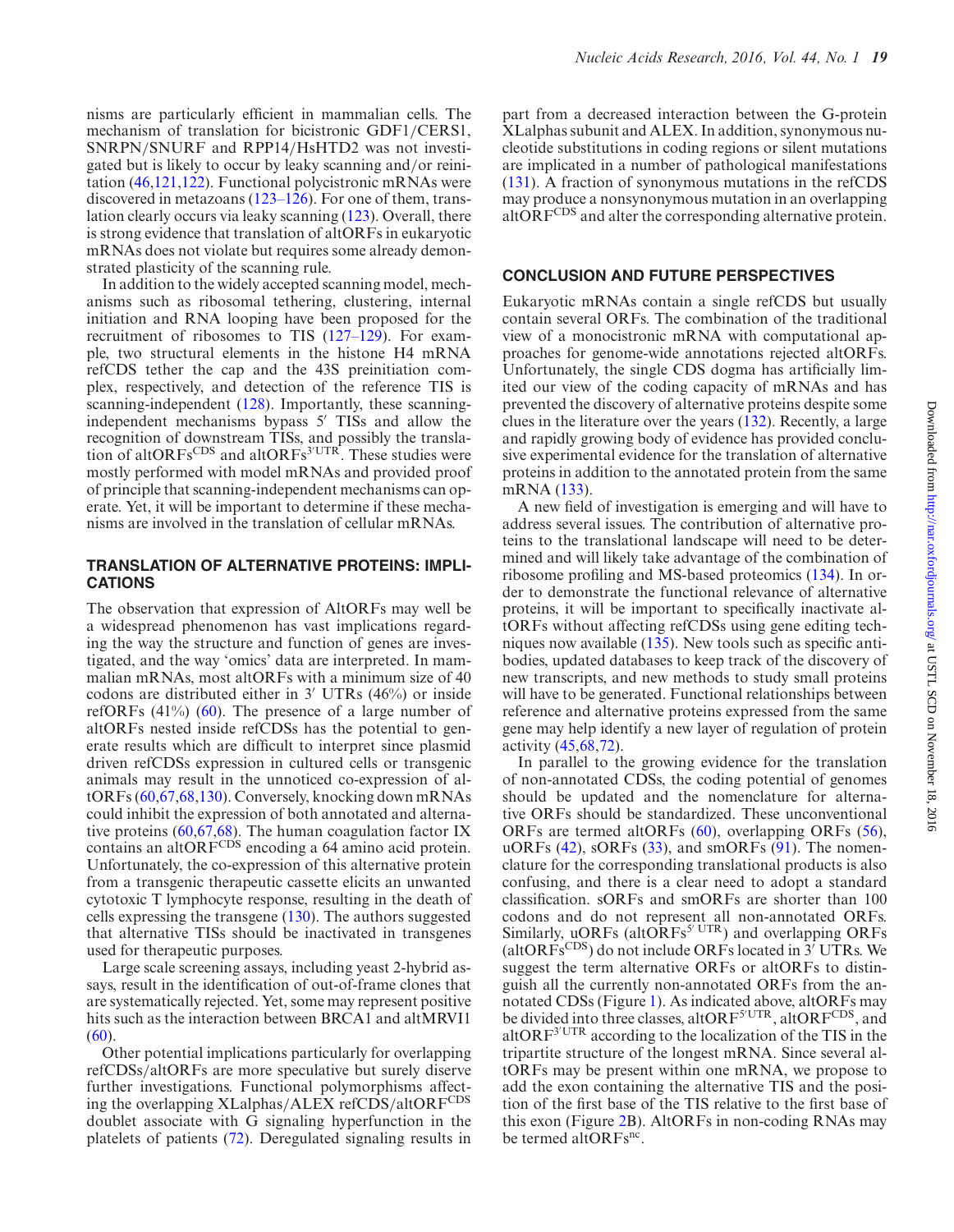# <span id="page-6-0"></span>**ACKNOWLEDGEMENTS**

We thank members of my laboratory and Jean-Pierre Perreault for helpful discussions. We thank Darel Hunting for valuable comments and critical readings of the manuscript.

# **FUNDING**

Canadian Institutes for Health Research [MOP-137056, MOP-136962]; Université de Sherbrooke institutional research grant made possible through a generous donation by Merck Sharp & Dohme. Funding for open access charge: Canadian Institutes for Health Research.

*Conflict of interest statement.* None declared.

# **REFERENCES**

- 1. Matsuda,D. and Dreher,T.W. (2006) Close spacing of AUG initiation codons confers dicistronic character on a eukaryotic mRNA. *RNA*, **12**, 1338–1349.
- 2. Kozak,M. (1989) The scanning model for translation: an update. *J. Cell Biol.*, **108**, 229–241.
- 3. Hinnebusch,A.G. (2014) The scanning mechanism of eukaryotic translation initiation. *Annu. Rev. Biochem.*, **83**, 779–812.
- 4. Kozak,M. (1978) How do eucaryotic ribosomes select initiation regions in messenger RNA? *Cell*, **15**, 1109–1123.
- 5. Kozak,M. (1999) Initiation of translation in prokaryotes and eukaryotes. *Gene*, **234**, 187–208.
- 6. Lander,E.S., Linton,L.M., Birren,B., Nusbaum,C., Zody,M.C., Baldwin,J., Devon,K., Dewar,K., Doyle,M., FitzHugh,W. *et al.* (2001) Initial sequencing and analysis of the human genome. *Nature*, **409**, 860–921.
- 7. Adams,M.D., Celniker,S.E., Holt,R.A., Evans,C.A., Gocayne,J.D., Amanatides,P.G., Scherer,S.E., Li,P.W., Hoskins,R.A., Galle,R.F. *et al.* (2000) The genome sequence of Drosophila melanogaster. *Science*, **287**, 2185–2195.
- 8. Gibbs,R.A., Weinstock,G.M., Metzker,M.L., Muzny,D.M., Sodergren,E.J., Scherer,S., Scott,G., Steffen,D., Worley,K.C., Burch,P.E. *et al.* (2004) Genome sequence of the Brown Norway rat yields insights into mammalian evolution. *Nature*, **428**, 493–521.
- 9. Curwen,V., Eyras,E., Andrews,T.D., Clarke,L., Mongin,E., Searle,S.M.J., Clamp,M., Wellcome,T., Genome,T. and Broad,T. (2004) The Ensembl automatic gene annotation system. *Genome Res.*, **14**, 942–950.
- 10. Haas,B.J., Salzberg,S.L., Zhu,W., Pertea,M., Allen,J.E., Orvis,J., White,O., Buell,C.R. and Wortman,J.R. (2008) Automated eukaryotic gene structure annotation using EVidenceModeler and the Program to Assemble Spliced Alignments. *Genome Biol.*, **9**, R7-2008-9-1-r7.
- 11. Madupu,R., Brinkac,L.M., Harrow,J., Wilming,L.G., Bohme,U., Lamesch, P., Hannick, L.I., Böhme, U., Lamesch, P. and Hannick, L.I. (2010) Meeting report: a workshop on Best Practices in Genome Annotation. *Database (Oxford).*, baq001.
- 12. Okazaki,Y., Furuno,M., Kasukawa,T., Adachi,J., Bono,H., Kondo,S., Nikaido,I., Osato,N., Saito,R., Suzuki,H. *et al.* (2002) Analysis of the mouse transcriptome based on functional annotation of 60, 770 full-length cDNAs. *Nature*, **420**, 563–573.
- 13. Birney,E., Clamp,M. and Hubbard,T. (2002) Databases and tools for browsing genomes. *Annu. Rev. Genomics Hum. Genet.*, **3**, 293–310.
- 14. Imanishi,T., Itoh,T., Suzuki,Y.Y., O'Donovan,C., Fukuchi,S., Koyanagi,K.O., Barrero,R.A., Tamura,T., Yamaguchi-Kabata,Y., Tanino,M. *et al.* (2004) Integrative annotation of 21, 037 human genes validated by full-length cDNA clones. *PLoS Biol.*, **2**, e162.
- 15. Brent,M.R. (2005) Genome annotation past, present, and future: how to define an ORF at each locus. *Genome Res.*, **15**, 1777–1786. 16. Zhang,M.Q. (2002) Computational prediction of eukaryotic
- protein-coding genes. *Nat. Rev.*, **3**, 698–709.
- 17. Mathe,C., Sagot,M.F., Schiex,T. and Rouze,P. (2002) Current methods of gene prediction, their strengths and weaknesses. *Nucleic Acids Res.*, **30**, 4103–4117.
- 18. Rogic,S., Mackworth,A.K. and Ouellette,F.B. (2001) Evaluation of gene-finding programs on mammalian sequences. *Genome Res.*, **11**, 817–832.
- 19. Frith,M.C., Bailey,T.L., Kasukawa,T., Mignone,F., Kummerfeld,S.K., Madera,M., Sunkara,S., Furuno,M., Bult,C.J., Quackenbush,J. *et al.* (2006) Discrimination of Non-Protein-Coding Transcripts from Protein-Coding mRNA RIB. *RNA Biol.*, **3**, 40–48.
- 20. Yandell,M. and Ence,D. (2012) A beginner's guide to eukaryotic genome annotation. *Nat. Rev.*, **13**, 329–342.
- 21. Brent,M.R. (2007) How does eukaryotic gene prediction work? *Nat. Biotechnol.*, **25**, 883–885.
- 22. Dunham,I., Shimizu,N., Roe,B.A., Chissoe,S., Hunt,A.R., Collins,J.E., Bruskiewich,R., Beare,D.M., Clamp,M., Smink,L.J. *et al.* (1999) The DNA sequence of human chromosome 22. *Nature*, **402**, 489–495.
- 23. Salamov,A.A. and Solovyev,V.V. (2000) Ab initio gene finding in Drosophila genomic DNA. *Genome Res.*, **10**, 516–522.
- 24. Majoros,W.H., Pertea,M. and Salzberg,S.L. (2004) TigrScan and GlimmerHMM: two open source ab initio eukaryotic gene-finders. *Bioinformatics*, **20**, 2878–2879.
- 25. Yada,T., Takagi,T., Totoki,Y., Sakaki,Y. and Takaeda,Y. (2003) Digit: a Novel Gene Finding Program By Combining Gene-Finders. *Biocomput. 2003 - Proc. Pacific Symp.*, **8**, 375–387.
- 26. Min,X.J., Butler,G., Storms,R. and Tsang,A. (2005) OrfPredictor: predicting protein-coding regions in EST-derived sequences. *Nucleic Acids Res.*, **33**, W677–W680.
- 27. Hatzigeorgiou,A.G., Fiziev,P. and Reczko,M. (2001) DIANA-EST: a statistical analysis. *Bioinformatics*, **17**, 913–919.
- 28. Furuno,M., Kasukawa,T., Saito,R., Adachi,J., Suzuki,H., Baldarelli,R., Hayashizaki,Y. and Okazaki,Y. (2003) CDS annotation in full-length cDNA sequence. *Genome Res.*, **13**, 1478–1487.
- 29. Iseli,C., Jongeneel,C.V., Bucher,P. and Jongeneel,V. (1999) ESTScan: a program for detecting, evaluating, and reconstructing potential coding regions in EST sequences. *Proc Int Conf Intell Syst Mol Biol*. Vol. **1999**, pp. 138–148.
- 30. Fukunishi, $\hat{Y}$  and Hayashizaki, $Y$ . (2001) Amino acid translation program for full-length cDNA sequences with frameshift errors. *Physiol. Genomics*, **5**, 81–87.
- 31. Ota,T., Suzuki,Y., Nishikawa,T., Otsuki,T., Sugiyama,T., Irie,R., Wakamatsu,A., Hayashi,K., Sato,H., Nagai,K. *et al.* (2004) Complete sequencing and characterization of 21, 243 full-length human cDNAs. *Nat. Genet.*, **36**, 40–45.
- 32. Lin,M.F., Jungreis,I. and Kellis,M. (2011) PhyloCSF: a comparative genomics method to distinguish protein coding and non-coding regions. *Bioinformatics*, **27**, i275–i282.
- 33. Andrews,S.J. and Rothnagel,J.a (2014) Emerging evidence for functional peptides encoded by short open reading frames. *Nat. Rev. Genet.*, **15**, 193–204.
- 34. Ramamurthi,K.S. and Storz,G. (2014) The small protein floodgates are opening; now the functional analysis begins. *BMC Biol.*, **12**, 96.
- 35. Chng,S.C., Ho,L., Tian,J. and Reversade,B. (2013) ELABELA: a hormone essential for heart development signals via the apelin receptor. *Dev. Cell*, **27**, 672–680.
- 36. Thierry-Mieg,D. and Thierry-Mieg,J. (2006) AceView: a comprehensive cDNA-supported gene and transcripts annotation. *Genome Biol.*, **7**(Suppl. 1), S12–S14.
- 37. Harrow,J., Frankish,A., Gonzalez,J.M., Tapanari,E., Diekhans,M., Kokocinski,F., Aken,B.L., Barrell,D., Zadissa,A., Searle,S. *et al.* (2012) GENCODE: the reference human genome annotation for the ENCODE project. *Genome Res.*, **22**, 1760–1774.
- 38. Pruitt,K.D., Brown,G.R., Hiatt,S.M., Thibaud-Nissen,F., Astashyn,A., Ermolaeva,O., Farrell,C.M., Hart,J., Landrum,M.J., McGarvey,K.M. *et al.* (2014) RefSeq: an update on mammalian reference sequences. *Nucleic Acids Res.*, **42**, D756–D763.
- 39. Cunningham,F., Amode,M.R., Barrell,D., Beal,K., Billis,K., Brent,S., Carvalho-Silva,D., Clapham,P., Coates,G., Fitzgerald,S. *et al.* (2014) Ensembl 2015. *Nucleic Acids Res.*, **43**, D662–D669.
- 40. Harrow,J.L., Steward,C.A., Frankish,A., Gilbert,J.G., Gonzalez,J.M., Loveland,J.E., Mudge,J., Sheppard,D., Thomas,M., Trevanion,S. *et al.* (2014) The vertebrate genome annotation browser 10 years on. *Nucleic Acids Res.*, **42**, D771–D779.
- 41. Farrell,C.M., O'Leary,N.A., Harte,R., Loveland,J.E., Wilming,L.G., Wallin,C., Diekhans,M., Barrell,D., Searle,S.M.J.,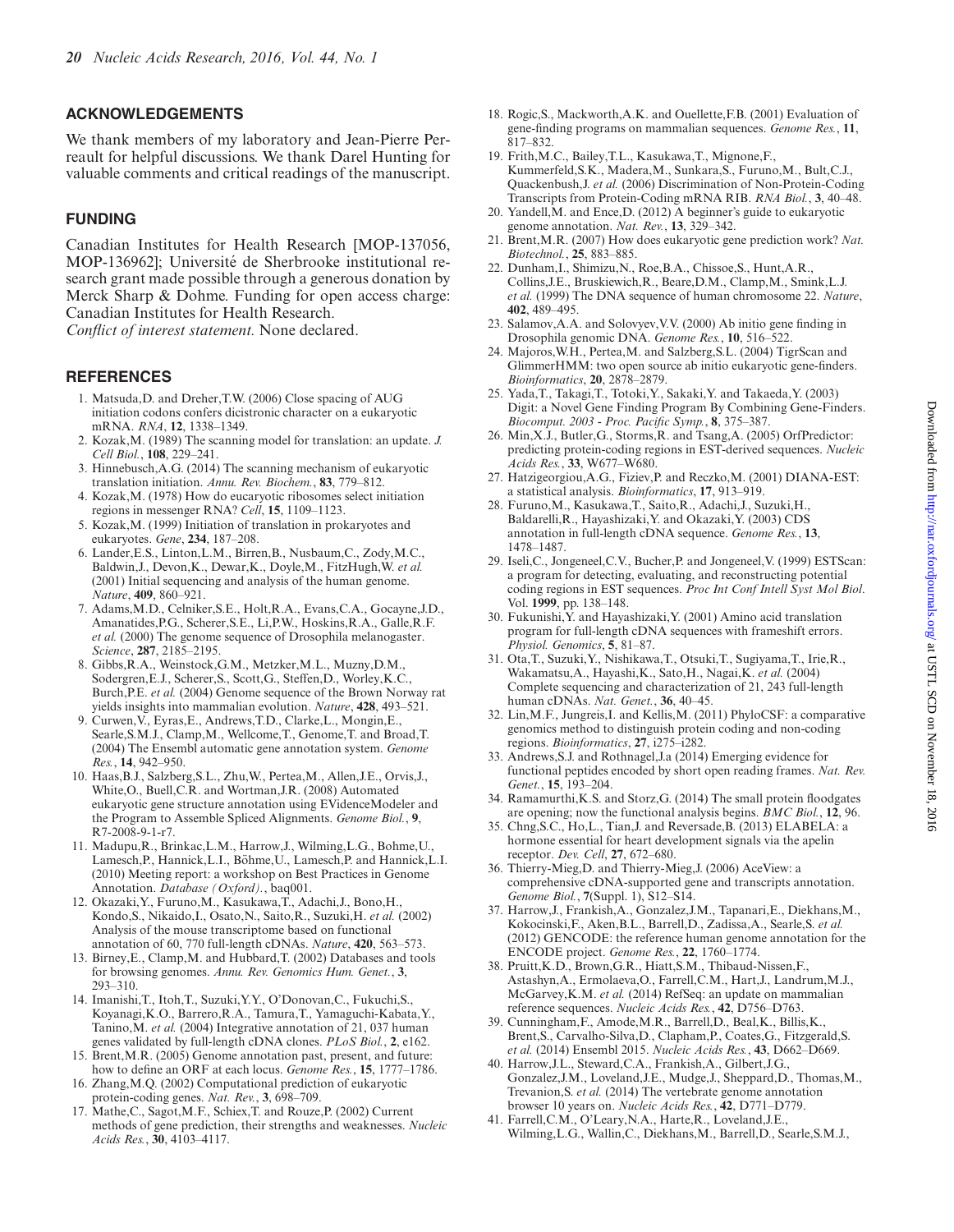<span id="page-7-0"></span>Aken,B. *et al.* (2014) Current status and new features of the Consensus Coding Sequence database. *Nucleic Acids Res.*, **42**, 865–872.

- 42. Wethmar,K., Barbosa-Silva,A., Andrade-Navarro,M.A. and Leutz,A. (2014) uORFdb–a comprehensive literature database on eukaryotic uORF biology. *Nucleic Acids Res.*, **42**, D60–D67.
- 43. Calvo,S.E., Pagliarini,D.J. and Mootha,V.K. (2009) Upstream open reading frames cause widespread reduction of protein expression and are polymorphic among humans. *Proc. Natl. Acad. Sci. U.S.A.*, **106**, 7507–7512.
- 44. Wethmar,K. The regulatory potential of upstream open reading frames in eukaryotic gene expression. *Wiley Interdiscip. Rev. RNA*, **5**, 765–778.
- 45. Klemke,M., Kehlenbach,R.H. and Huttner,W.B. (2001) Two overlapping reading frames in a single exon encode interacting proteins - A novel way of gene usage. *EMBO J.*, **20**, 3849–3860.
- 46. Autio,K.J., Kastaniotis,A.J., Pospiech,H., Miinalainen,I.J., Schonauer,M.S., Dieckmann,C.L. and Hiltunen,J.K. (2008) An ancient genetic link between vertebrate mitochondrial fatty acid synthesis and RNA processing. *FASEB J.*, **22**, 569–578.
- 47. Ingolia,N.T., Brar,G.A., Stern-Ginossar,N., Harris,M.S., Talhouarne,G.J.S.S., Jackson,S.E., Wills,M.R. and Weissman,J.S. (2014) Ribosome profiling reveals pervasive translation outside of annotated protein-coding genes. *Cell Rep.*, **8**, 1365–1379.
- 48. Ingolia,N.T., Lareau,L.F. and Weissman,J.S. (2011) Ribosome profiling of mouse embryonic stem cells reveals the complexity and dynamics of mammalian proteomes. *Cell*, **147**, 789–802.
- 49. Ruiz-Orera,J. and Messeguer,X. (2014) Long non-coding RNAs as a source of new peptides. *eLife*, **3**, 03523.
- 50. Anderson,D.M., Anderson,K.M., Chang,C.-L., Makarewich,C.A., Nelson,B.R., McAnally,J.R., Kasaragod,P., Shelton,J.M., Liou,J., Bassel-Duby,R. *et al.* (2015) A micropeptide encoded by a putative long noncoding RNA regulates muscle performance. *Cell*, **160**, 595–606.
- 51. Bazzini,A., Johnstone,T.G., Christiano,R., Mackowiak,S.D., Obermayer,B., Fleming,E.S., Vejnar,C.E., Lee,M.T., Rajewsky,N., Walther,T.C. *et al.* (2014) Identification of small ORFs in vertebrates using ribosome footprinting and evolutionary conservation. *EMBO J.*, **33**, 981–993.
- 52. Mackowiak,S.D., Zauber,H., Bielow,C., Thiel,D., Kutz,K., Calviello,L., Mastrobuoni,G., Rajewsky,N., Kempa,S., Selbach,M. *et al.* (2015) Extensive identification and analysis of conserved small ORFs in animals. *Genome Biol.*, **16**, 179.
- 53. Pauli,A., Norris,M.L., Valen,E., Chew,G.-L., Gagnon,J.A., Zimmerman,S., Mitchell,a., Ma,J., Dubrulle,J., Reyon,D. *et al.* (2014) Toddler: an embryonic signal that promotes cell movement via apelin receptors. *Science*, **343**, 1248636.
- 54. Yoshida,H., Matsui,T., Yamamoto,A., Okada,T. and Mori,K. (2001) XBP1 mRNA is induced by ATF6 and spliced by IRE1 in response to ER stress to produce a highly active transcription factor. *Cell*, **107**, 881–891.
- 55. Quelle,D.E., Zindy,F., Ashmun,R.A. and Sherr,C.J. (1995) Alternative reading frames of the INK4a tumor suppressor gene encode two unrelated proteins capable of inducing cell cycle arrest. *Cell*, **83**, 993–1000.
- 56. Chung,W.-Y., Wadhawan,S., Szklarczyk,R., Pond,S.K. and Nekrutenko,A. (2007) A first look at ARFome: dual-coding genes in mammalian genomes. *PLoS Comput. Biol.*, **3**, e91.
- 57. Ribrioux, S., Brüngger, A., Baumgarten, B., Seuwen, K. and John,M.R. (2008) Bioinformatics prediction of overlapping frameshifted translation products in mammalian transcripts. *BMC Genomics*, **9**, 122.
- 58. Xu,H., Wang,P., Fu,Y., Zheng,Y., Tang,Q., Si,L., You,J., Zhang,Z., Zhu,Y., Zhou,L. *et al.* (2010) Length of the ORF, position of the first AUG and the Kozak motif are important factors in potential dual-coding transcripts. *Cell Res.*, **20**, 445–457.
- 59. Vanderperre,B., Lucier,J.-F. and Roucou,X. (2012) HAltORF: a database of predicted out-of-frame alternative open reading frames in human. *Database (Oxford).*, bas025.
- 60. Vanderperre,B., Lucier,J.-F., Bissonnette,C., Motard,J., Tremblay,G., Vanderperre,S., Wisztorski,M., Salzet,M., Boisvert,F.-M. and Roucou,X. (2013) Direct detection of alternative open reading frames translation products in human significantly expands the proteome. *PLoS One*, **8**, e70698.
- 61. Skarshewski,A., Stanton-Cook,M., Huber,T., Al Mansoori,S., Smith,R., Beatson,S.A. and Rothnagel,J.A. (2014) uPEPperoni: an online tool for upstream open reading frame location and analysis of transcript conservation. *BMC Bioinformatics*, **15**, 36.
- 62. Lee,S., Liu,B., Lee,S., Huang,S.-X., Shen,B. and Qian,S.-B. (2012) Global mapping of translation initiation sites in mammalian cells at single-nucleotide resolution. *Proc. Natl. Acad. Sci. U.S.A.*, **109**, E2424–E2432.
- 63. Fritsch,C., Herrmann,A., Nothnagel,M., Szafranski,K., Huse,K., Schumann,F., Schreiber,S., Platzer,M., Krawczak,M., Hampe,J. *et al.* (2012) Genome-wide search for novel human uORFs and N-terminal protein extensions using ribosomal footprinting. *Genome Res.*, **22**, 2208–2218.
- 64. Ivanov,I.P., Firth,A.E., Michel,A.M., Atkins,J.F. and Baranov,P. V. (2011) Identification of evolutionarily conserved non-AUG-initiated N-terminal extensions in human coding sequences. *Nucleic Acids Res.*, **39**, 4220–4234.
- 65. Bab,I., Smith,E., Gavish,H., Attar-Namdar,M., Chorev,M., Chen,Y.C., Muhlrad,A., Birnbaum,M.J., Stein,G. and Frenkel,B. (1999) Biosynthesis of osteogenic growth peptide via alternative translational initiation at AUG85 of histone H4 mRNA. *J. Biol. Chem.*, **274**, 14474–14481.
- 66. Abramowitz,J., Grenet,D., Birnbaumer,M., Torres,H.N. and Birnbaumer,L. (2004) XLalphas, the extra-long form of the alpha-subunit of the Gs G protein, is significantly longer than suspected, and so is its companion Alex. *Proc. Natl. Acad. Sci. U.S.A.*, **101**, 8366–8371.
- 67. Vanderperre,B., Staskevicius,A.B., Tremblay,G., McCoy,M., O'Neill,M.A., Cashman,N.R. and Roucou,X. (2011) An overlapping reading frame in the PRNP gene encodes a novel polypeptide distinct from the prion protein. *FASEB J.*, **25**, 2373–2386.
- 68. Bergeron,D., Lapointe,C., Bissonnette,C., Tremblay,G., Motard,J. and Roucou,X. (2013) An out-of-frame overlapping reading frame in the ataxin-1 coding sequence encodes a novel ataxin-1 interacting protein. *J. Biol. Chem.*, **288**, 21824–21835.
- 69. Lee,C.-f., Lai,H.-L., Lee,Y.-C., Chien,C.-L. and Chern,Y. (2014) The A2A Adenosine Receptor Is a Dual Coding Gene: A novel mechanism of gene usage and signal transduction. *J. Biol. Chem.*, **289**, 1257–1270.
- 70. Akimoto,C., Sakashita,E., Kasashima,K., Kuroiwa,K., Tominaga,K., Hamamoto,T. and Endo,H. (2013) Translational repression of the McKusick-Kaufman syndrome transcript by unique upstream open reading frames encoding mitochondrial proteins with alternative polyadenylation sites. *Biochim. Biophys. Acta - Gen. Subj.*, **1830**, 2728–2738.
- 71. Yosten,G, Liu,J., Ji,H., Sandberg,K., Speth,R. and Samson,W.K. (2015) A 5'-Upstream short open reading frame encoded peptide regulates angiotensin type 1a receptor production and signaling via the beta-arrestin pathway. *J. Physiol.*, doi:10.1113/JP270567.
- 72. Freson,K., Jaeken,J., Van Helvoirt,M., de Zegher,F., Wittevrongel,C., Thys,C., Hoylaerts,M.F., Vermylen,J. and Van Geet,C. (2003) Functional polymorphisms in the paternally expressed XLalphas and its cofactor ALEX decrease their mutual interaction and enhance receptor-mediated cAMP formation. *Hum. Mol. Genet.*, **12**, 1121–1130.
- 73. Wang,R.F., Johnston,S.L., Zeng,G., Topalian,S.L., Schwartzentruber,D.J., Rosenberg,S.A., Suzanne,L., Schwartzentruber,D.J., Steven,A., Topalian,S.L. *et al.* (1998) A breast and melanoma-shared tumor antigen: T cell responses to antigenic peptides translated from different open reading frames. *J. Immunol.*, **161**, 3598–3606.
- 74. Wang,R.-F.F., Parkhurst,M.R., Kawakami,Y., Robbins,P.F. and Rosenberg,S.A. (1996) Utilization of an alternative open reading frame of a normal gene in generating a novel human cancer antigen. *J. Exp. Med.*, **183**, 1131–1140.
- 75. Ronsin,C., Chung-Scott,V., Poullion,I., Aknouche,N., Gaudin,C. and Triebel,F. (1999) A non-AUG-defined alternative open reading frame of the intestinal carboxyl esterase mRNA generates an epitope recognized by renal cell carcinoma-reactive tumor-infiltrating lymphocytes in situ. *J. Immunol.*, **163**, 483–490.
- 76. Rosenberg,S.A, Tong-On,P., Li,Y., Riley,J.P., El-gamil,M., Parkhurst,M.R. and Robbins,P.F. (2002) Identification of BING-4 cancer antigen translated from an alternative open reading frame of a gene in the extended MHC class II region using lymphocytes from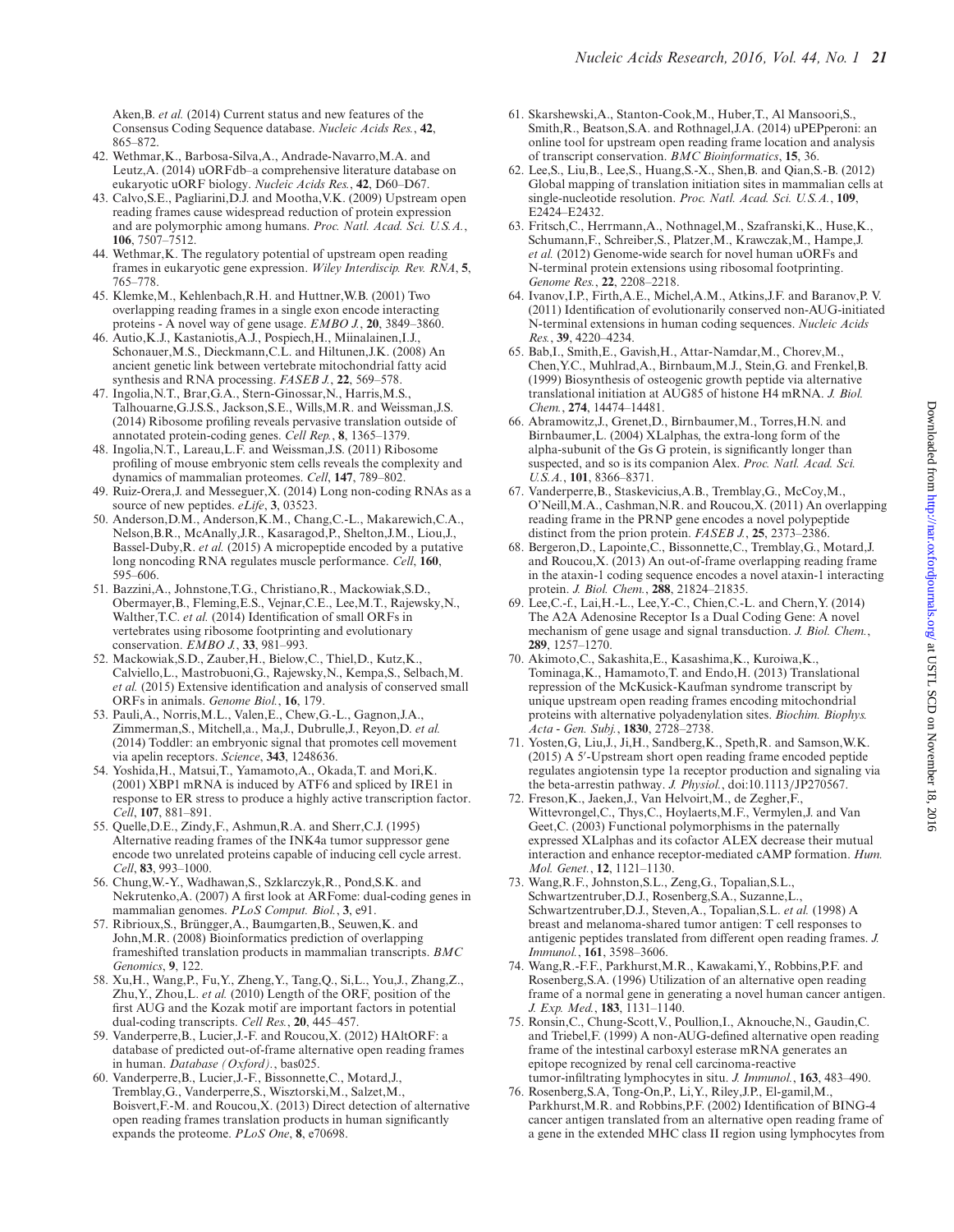<span id="page-8-0"></span>a patient with a durable complete regression following immunotherapy. *J. Immunol.*, **168**, 2402–2407.

- 77. Oh,S., Terabe,M., Pendleton,C.D., Bhattacharyya,A., Bera,T.K., Epel,M., Reiter,Y., Phillips,J., Linehan,W.M., Kasten-Sportes,C. *et al.* (2004) Human CTLs to wild-type and enhanced epitopes of a novel prostate and breast tumor-associated protein, TARP, lyse human breast cancer cells. *Cancer Res.*, **64**, 2610–2618.
- 78. Slager,E.H., Borghi,M., van der Minne,C.E., Aarnoudse,C.A., Havenga,M.J.E., Schrier,P.I., Osanto,S. and Griffioen,M. (2003) CD4+ Th2 cell recognition of HLA-DR-restricted epitopes derived from CAMEL: a tumor antigen translated in an alternative open reading frame. *J. Immunol.*, **170**, 1490–1497.
- 79. Magrane,M. and Consortium U. (2011) UniProt Knowledgebase: a hub of integrated protein data. *Database*, **2011**, bar009.
- 80. Oyama,M., Itagaki,C., Hata,H., Suzuki,Y., Izumi,T., Natsume,T., Isobe,T. and Sugano,S. (2004) Analysis of small human proteins reveals the translation of upstream open reading frames of mRNAs. *Genome Res.*, **14**, 2048–2052.
- 81. Slavoff,S.A, Mitchell,A.J., Schwaid,A.G., Cabili,M.N., Ma,J., Levin,J.Z., Karger,A.D., Budnik,B.a, Rinn,J.L. and Saghatelian,A. (2013) Peptidomic discovery of short open reading frame-encoded peptides in human cells. *Nat. Chem. Biol.*, **9**, 59–64.
- 82. Ma,J., Ward,C.C., Jungreis,I., Slavoff,S.A., Schwaid,A.G., Neveu,J., Budnik,B.A., Kellis,M. and Saghatelian,A. (2014) Discovery of human sORF-encoded polypeptides (SEPs) in cell lines and tissue. *J. Proteome Res.*, **13**, 1757–1765.
- 83. Ingolia,N.T., Ghaemmaghami,S., Newman,J.R.S. and Weissman,J.S. (2009) Genome-wide analysis in vivo of translation with nucleotide resolution using ribosome profiling. *Science*, **324**, 218–223.
- 84. Ingolia,N.T. (2014) Ribosome profiling: new views of translation, from single codons to genome scale. *Nat. Rev. Genet.*, **15**, 205–213.
- 85. Brar,G.A. and Weissman,J.S. (2015) Ribosome profiling reveals the what, when, where and how of protein synthesis. *Nat. Rev. Mol. Cell Biol.*, **16**, 651–664.
- 86. Michel,A.M. and Baranov,P.V. (2013) Ribosome profiling: a Hi-Def monitor for protein synthesis at the genome-wide scale. *Wiley Interdiscip. Rev. RNA*, **4**, 473–490.
- 87. de Klerk,E., Fokkema,I.F.A.C., Thiadens,K.A.M.H., Goeman,J.J., Palmblad,M., den Dunnen,J.T., von Lindern,M. and 't Hoen,P.A.C. (2015) Assessing the translational landscape of myogenic differentiation by ribosome profiling. *Nucleic Acids Res.*, **43**, 4408–4428.
- 88. Brar,G.A., Yassour,M., Friedman,N., Regev,A., Ingolia,N.T. and Weissman,J.S. (2012) High-resolution view of the yeast meiotic program revealed by ribosome profiling. *Science*, **335**, 552–557.
- 89. Andreev,D.E., O'Connor,P.B., Zhdanov,A.V., Dmitriev,R.I., Shatsky,I.N., Papkovsky,D.B. and Baranov,P.V. (2015) Oxygen and glucose deprivation induces widespread alterations in mRNA translation within 20 minutes. *Genome Biol.*, **16**, 90.
- 90. Gao,X., Wan,J., Liu,B., Ma,M., Shen,B. and Qian,S.-B. (2015) Quantitative profiling of initiating ribosomes in vivo. *Nat. Methods*, **12**, 147–153.
- 91. Aspden,J.L., Eyre-Walker,Y.C., Philips,R.J., Amin,U., Mumtaz,M.A.S., Brocard,M. and Couso,J.-P. (2014) Extensive translation of small ORFs revealed by Poly-Ribo-Seq. *Elife*, doi:10.7554/eLife.03528.
- 92. Michel,A.M., Choudhury,K.R., Firth,A.E., Ingolia,N.T., Atkins,J.F. and Baranov,P. V. (2012) Observation of dually decoded regions of the human genome using ribosome profiling data. *Genome Res.*, **22**, 2219–2229.
- 93. Michel,A.M., Fox,G., M Kiran,A., De Bo,C., O'Connor,P.B.F., Heaphy,S.M., Mullan,J.P.A., Donohue,C.A., Higgins,D.G. and Baranov,P.V. (2014) GWIPS-viz: development of a ribo-seq genome browser. *Nucleic Acids Res.*, **42**, D859–D864.
- 94. Wan,J. and Qian,S.B. (2014) TISdb: A database for alternative translation initiation in mammalian cells. *Nucleic Acids Res.*, **42**, 845–850.
- 95. Crappe,J., Ndah,E., Koch,A., Steyaert,S., Gawron,D., De ´ Keulenaer,S., De Meester,E., De Meyer,T., Van Criekinge,W., Van Damme,P. *et al.* (2014) PROTEOFORMER: deep proteome coverage through ribosome profiling and MS integration. *Nucleic Acids Res.*, **43**, e29.
- 96. Xie,S.-Q., Nie,P., Wang,Y., Wang,H., Li,H., Yang,Z., Liu,Y., Ren,J. and Xie,Z. (2015) RPFdb: a database for genome wide information

of translated mRNA generated from ribosome profiling. *Nucleic Acids Res.*, doi:10.1093/nar/gkv972.

- 97. Miettinen, T.P. and Björklund, M. (2015) Modified ribosome profiling reveals high abundance of ribosome protected mRNA fragments derived from 3' untranslated regions. *Nucleic Acids Res.*, **43**, 1019–1034.
- 98. Young,D.J., Guydosh,N.R., Zhang,F., Hinnebusch,A.G. and Green,R. (2015) Rli1/ABCE1 Recycles Terminating Ribosomes and Controls Translation Reinitiation in 3' UTRs In Vivo. Cell, 162, 872–884.
- 99. Kozak,M. (1991) An analysis of vertebrate mRNA sequences: intimations of translational control. *J. Cell Biol.*, **115**, 887–903.
- 100. Kozak,M. (2002) Pushing the limits of the scanning mechanism for initiation of translation. *Gene*, **299**, 1–34.
- 101. Poyry,T.A.A., Kaminski,A., Connell,E.J., Fraser,C.S. and ¨ Jackson,R.J. (2007) The mechanism of an exceptional case of reinitiation after translation of a long ORF reveals why such events do not generally occur in mammalian mRNA translation. *Genes Dev.*, **21**, 3149–3162.
- 102. Skabkin,M.A.M., Skabkina,O.V.O., Hellen,C.T.C.U.T. and Pestova,T.V.T. (2013) Reinitiation and other unconventional posttermination events during eukaryotic translation. *Mol. Cell*, **51**, 249–264.
- 103. Pöyry, T.A.A., Kaminski, A. and Jackson, R.J. (2004) What determines whether mammalian ribosomes resume scanning after translation of a short upstream open reading frame? *Genes Dev.*, **18**, 62–75.
- 104. Kozak,M. (2001) Constraints on reinitiation of translation in mammals. *Nucleic Acids Res.*, **29**, 5226–5232.
- 105. Luukkonen,B.G., Tan,W. and Schwartz,S. (1995) Efficiency of reinitiation of translation on human immunodeficiency virus type 1 mRNAs is determined by the length of the upstream open reading frame and by intercistronic distance. *J. Virol.*, **69**, 4086–4094.
- 106. Schleich,S., Strassburger,K., Janiesch,P.C., Koledachkina,T., Miller, K.K., Haneke, K., Cheng, Y.-S., Küchler, K., Stoecklin, G., Duncan,K.E. *et al.* (2014) DENR-MCT-1 promotes translation re-initiation downstream of uORFs to control tissue growth. *Nature*, **512**, 208–212.
- 107. Kim,M.-S., Pinto,S.M., Getnet,D., Nirujogi,R.S., Manda,S.S., Chaerkady,R., Madugundu,A.K., Kelkar,D.S., Isserlin,R., Jain,S. *et al.* (2014) A draft map of the human proteome. *Nature*, **509**, 575–581.
- 108. Andreev,D.E., O'Connor,P.B., Fahey,C., Kenny,E.M., Terenin,I.M., Dmitriev,S.E., Cormican,P., Morris,D.W., Shatsky,I.N. and Baranov, P. V  $(2015)$  Translation of 5' leaders is pervasive in genes resistant to eIF2 repression. *Elife*, **4**, e03971.
- 109. Smith,E., Meyerrose,T.E., Kohler,T., Namdar-Attar,M., Bab,N., Lahat,O., Noh,T., Li,J., Karaman,M.W., Hacia,J.G. *et al.* (2005) Leaky ribosomal scanning in mammalian genomes: significance of histone H4 alternative translation in vivo. *Nucleic Acids Res.*, **33**, 1298–1308.
- 110. Firth,A.E. and Brierley,I. (2012) Non-canonical translation in RNA viruses. *J. Gen. Virol.*, **93**, 1385–1409.
- 111. Racine,T. and Duncan,R. (2010) Facilitated leaky scanning and atypical ribosome shunting direct downstream translation initiation on the tricistronic S1 mRNA of avian reovirus. *Nucleic Acids Res.*, **38**, 7260–7272.
- 112. Guerrero,S., Batisse,J., Libre,C., Bernacchi,S., Marquet,R. and Paillart,J.-C. (2015) HIV-1 replication and the cellular eukaryotic translation apparatus. *Viruses*, **7**, 199–218.
- 113. Fitzgerald,K.D. and Semler,B.L. (2009) Bridging IRES elements in mRNAs to the eukaryotic translation apparatus. *Biochim. Biophys. Acta*, **1789**, 518–528.
- 114. Kozak,M. (2005) A second look at cellular mRNA sequences said to function as internal ribosome entry sites. *Nucleic Acids Res.*, **33**, 6593–6602.
- 115. Jackson,R.J. (2013) The Current Status of Vertebrate Cellular mRNA IRESs. *Cold Spring Harb. Perspect. Biol.*, **5**, a011569.
- 116. Gilbert,W.V. (2010) Alternative ways to think about cellular internal ribosome entry. *J. Biol. Chem.*, **285**, 29033–29038.
- 117. Yueh,A. and Schneider,R.J. (2000) Translation by ribosome shunting on adenovirus and hsp70 mRNAs facilitated by complementarity to 18S rRNA. *Genes Dev.*, **14**, 414–421.